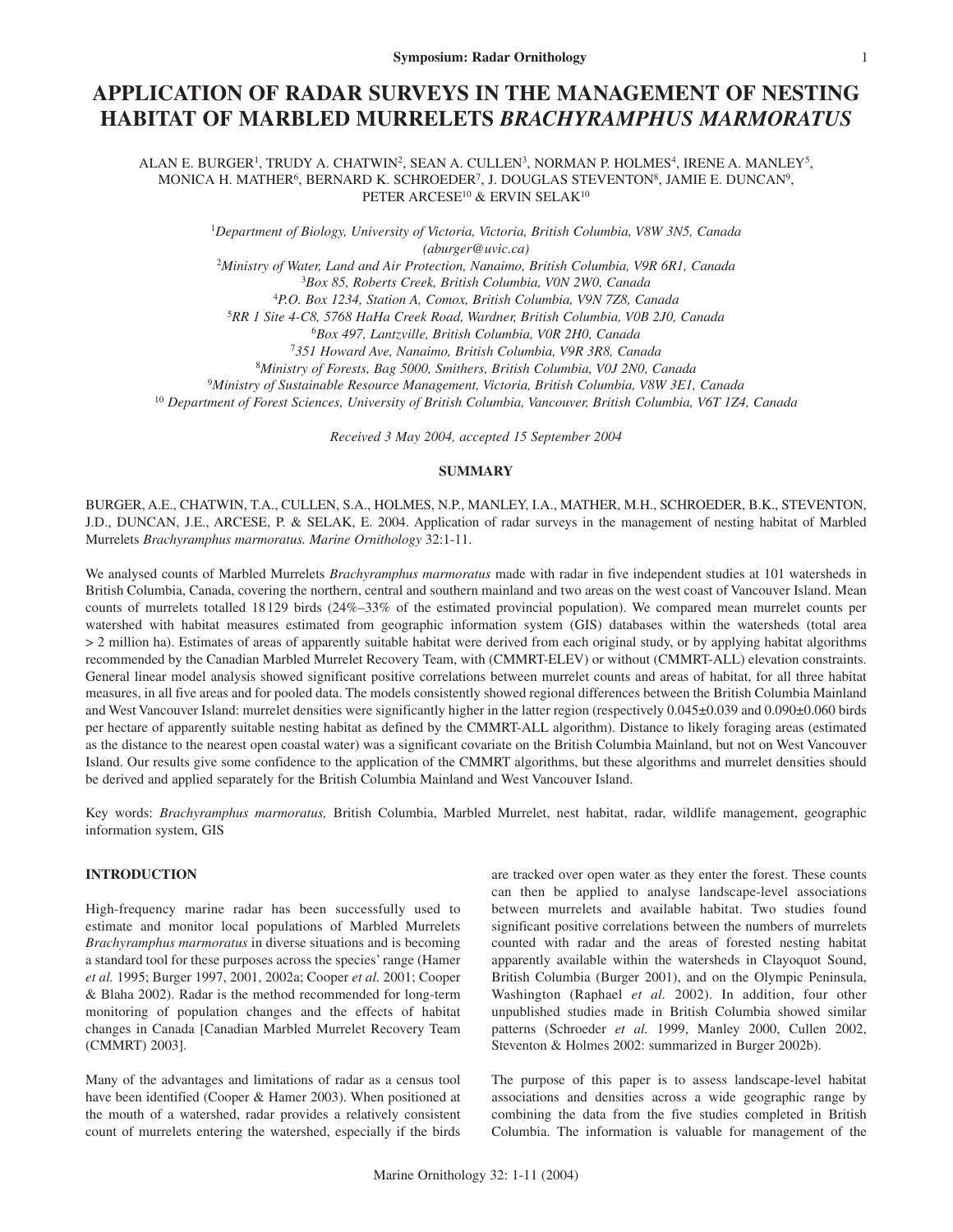nesting habitat of Marbled Murrelets, which are listed as Threatened in Canada (CMMRT 2003).

A preliminary analysis using habitat data provided in the five study reports was made by Burger (2002b). That analysis was limited by the differences in habitat definitions used in the various studies. Despite more than a decade of intensive research, uncertainty still exists about how to reliably define and predict the forest habitat likely to be used by Marbled Murrelets within British Columbia (Burger 2002b, CMMRT 2003). The present paper expands the preliminary analysis by using consistent definitions of suitable habitat across the murrelet's range in British Columbia. We used the definitions of "most likely" and "moderately likely" nesting habitat of Marbled Murrelets in British Columbia as defined by the CMMRT (2003).

In general, Marbled Murrelets nest on large boughs providing nest platforms high in the canopies of mature (>140 years old) or oldgrowth (>250 years old) conifers (Ralph *et al.* 1995, Nelson 1997, Burger 2002b). Old conifers provide the height, canopy complexity, forest gaps, large boughs and epiphyte cover (generally mossy mats) apparently preferred by nesting murrelets. The species of conifers used vary with latitude, elevation and local biogeoclimatic conditions. In British Columbia, nesting by murrelets can be expected if the forests provide the structural components listed above; however, predicting the availability and extent of such forests from forest cover maps and geographic information system (GIS) data has proved difficult. Models and algorithms used to predict and map apparently suitable habitat have had only moderate success (Tripp 2001, Burger 2002b), hindering comparisons of radar counts with landscape-level habitat areas.

The specific goals of this paper are therefore:

- to examine the relationships between the numbers of Marbled Murrelets counted with radar at 101 watersheds and landscapelevel habitat availability as defined by the CMMRT (2003)
- to compare the results with the patterns shown in these watersheds in the original study reports, using separate and somewhat different definitions of habitat
- to investigate regional differences in habitat associations and densities within British Columbia
- to discuss the value and limitations of comparing radar-based counts of murrelets with GIS-based habitat data.

# **METHODS**

## **Study areas and sources of data**

Five independent studies provided data. The number of stations in each subregion ranged from 18 to 25 (Table 1). The areas sampled in each study are called subregions here, to distinguish them from the larger conservation regions identified by the CMMRT (2003). On the northern mainland of British Columbia (hereafter North Coast), Steventon and Holmes (2002) did one to two surveys per station in one year (2001). On the central mainland (Central Coast), Schroeder *et al.* (1999) did one to two surveys per station in one year (1999). On the Sunshine Coast, southern mainland (South Coast), Cullen (2002) sampled watersheds in 2000 and 2001; most stations were sampled twice in both years. On the northwest coast of Vancouver Island (NW Vancouver Island), Manley (2000, unpubl. data) sampled watersheds in 1999 and 2001 (one to three surveys per station in each year). In Clayoquot Sound on the west coast of Vancouver Island, Burger (2001, 2002a) sampled watersheds over two to three years (1996–1998; usually two to three surveys per station in each season). Refer to each study for details of methods, station locations, definitions of habitat types, sources of habitat data and radar counts.

With the exception of three watersheds sampled by both North Coast and Central Coast studies, the areas sampled by each study did not overlap. Sample sizes in the present analysis differed slightly from those in the original studies because some watersheds were omitted or combined. The following stations included in the original study reports were omitted from the present analysis because the counts were made during prolonged rain (which masks birds on radar) or because the original authors, upon reconsideration, deemed the counts unreliable because the flight paths were too broad or ill-defined:

- North Coast: Chambers Creek
- Central Coast: Apple, Nekite and Walkum
- South Coast: Dakota and Rainy
- NW Vancouver Island: Sucwoa, Canton and Nuchalitz

Estimating the inland area in which Marbled Murrelets detected at a radar station are likely to be nesting (i.e. the catchment area) is difficult and obviously affects estimates of density (see "Discussion"). In the present analysis most of the catchment areas were those originally defined in the reports from each of the five studies. New information of flight paths and reconsideration of the topography led us to pool the data from some adjoining watersheds on NW Vancouver Island: Klashkish/East Creek, Artlish/Tashish, Amai/Kaouk and Tlupana/Nesook/Kleptee. In addition we corrected a few minor errors where secondary drainages had been inadvertently included or omitted in the original catchment areas.

# **Radar counts of Marbled Murrelets**

The methods used in all five studies were similar. All used highfrequency X-band (9410 MHz) radar units with 2 m scanners mounted on shore-based platforms (Clayoquot Sound) or on a small vessel anchored close to the watershed mouth (all other studies). The radar unit used on the North Coast had a maximum output of 5-kW and the antenna was not tilted. The two units used in the other four studies were both 10-kW with antennas tilted upward by 12º: tests in Clayoquot Sound showed no significant differences in the counts made with these two units (Burger 2002a). Recent tests showed no significant differences in the abilities of 5 kW and 10-kW units to detect murrelets, but did show that in most situations tilted units were more likely to detect flying murrelets than non-tilted ones (Harper *et al.* 2004). Consequently, counts made with the non-tilted unit in the North Coast were likely to be underestimates, relative to the counts made in the four other studies (see also "Results").

In the present analysis we used the mean of the maximum annual counts of incoming (landward flying) murrelets recorded before sunrise at each station. Pre-sunrise counts of incoming murrelets generally provide the highest and least variable measure of murrelet numbers per watershed and also minimize multiple counts of murrelets making successive visits to nest sites (Burger 2001, 2002a). The North Coast surveys were treated differently because the sampling effort was less than in the other subregions, making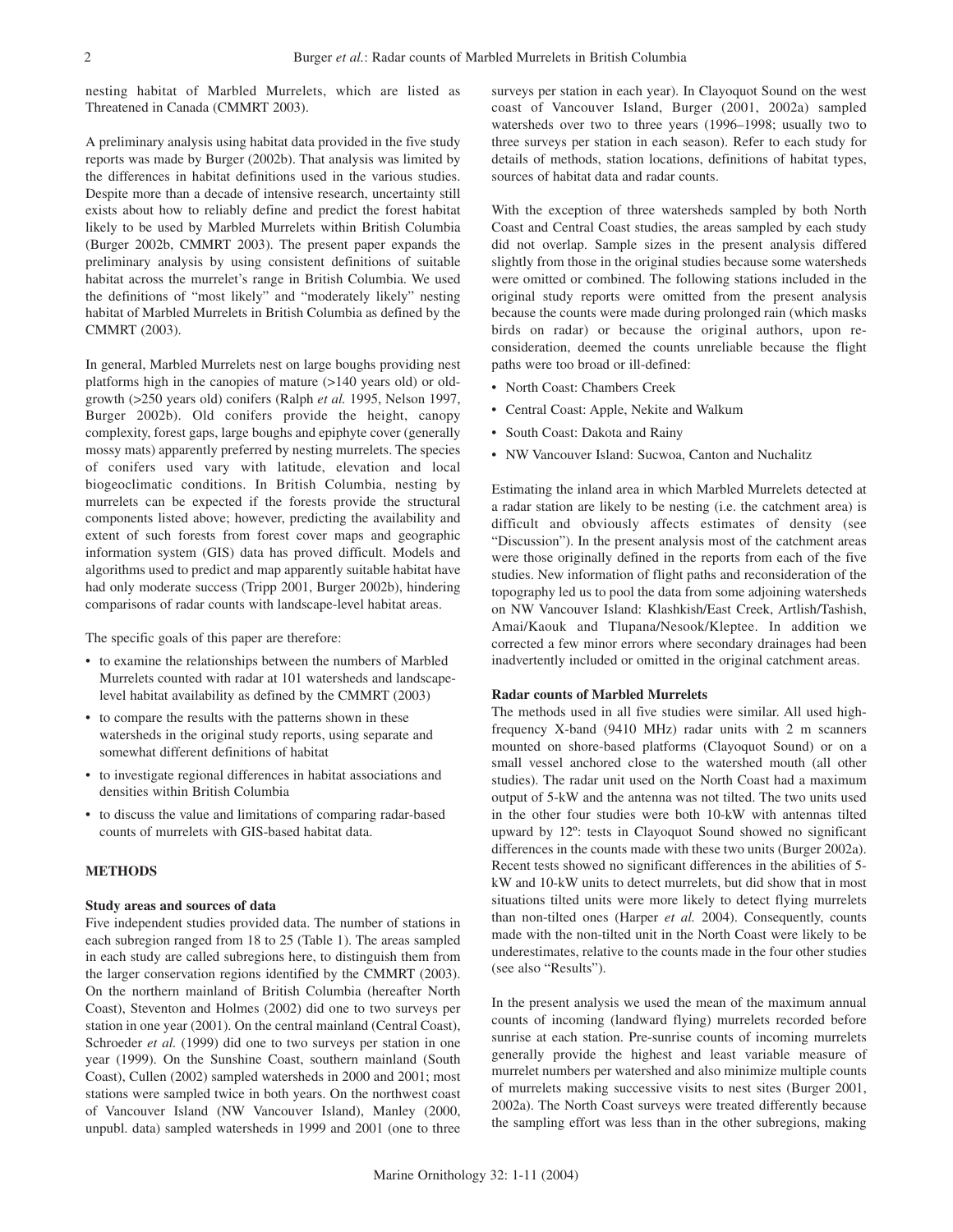| I<br>$\frac{1}{2}$<br>Ï |
|-------------------------|
|-------------------------|

|                                                                                                                                                                                                                                                                                                                                                                       | North Coast                                                                                                                                                       | <b>Central Coast</b>                                                                                                                                            | <b>South Coast</b>                                                                                                                                           | NW Vancouver I. Clayoquot Sound                                                                                                                         |                                                                                                                                                                       | subregions (ANOVA)<br>Comparison among                                                                                                                                                                                                                                                   |
|-----------------------------------------------------------------------------------------------------------------------------------------------------------------------------------------------------------------------------------------------------------------------------------------------------------------------------------------------------------------------|-------------------------------------------------------------------------------------------------------------------------------------------------------------------|-----------------------------------------------------------------------------------------------------------------------------------------------------------------|--------------------------------------------------------------------------------------------------------------------------------------------------------------|---------------------------------------------------------------------------------------------------------------------------------------------------------|-----------------------------------------------------------------------------------------------------------------------------------------------------------------------|------------------------------------------------------------------------------------------------------------------------------------------------------------------------------------------------------------------------------------------------------------------------------------------|
| Area of CMMRT-ELEV habitat per watershed (ha)<br>Area of CMMRT-ALL habitat per watershed (ha)<br>CMMRT-ELEV as % of watershed area<br>CMMRT-ALL as % of watershed area<br>Area of Habitat2 per watershed (ha)<br>Habitat2 as % of watershed area<br>Distance to inlet mouth (km)<br>Distance to open sea (km)<br>Watershed area (ha)<br>Habitat measures <sup>b</sup> | 15685±16470 ab<br>$3254 \pm 3280$ a<br>$1935 \pm 2187$ a<br>1738±1767 a<br>$27.0 + 12.3$ a<br>$14.2 \pm 6.0$ a<br>$13.4 \pm 5.6 a$<br>$34 \pm 17$ a<br>$78 + 38a$ | $34847 + 32442a$<br>$6825+5687b$<br>$6531+4321$ b<br>$4487 + 2692 b$<br>$26.0 \pm 16.1$ a<br>$22.8 \pm 12.9$ a<br>$19.4 \pm 14.2$ a<br>$37 + 30a$<br>$66 + 35a$ | 38983±46978 a<br>4542±4218 ab<br>$3930 + 3755$ ab<br>$2516 \pm 2485$ ab<br>$15.6 \pm 8.6$ a<br>$12.6 \pm 5.3$ a<br>$8.0 + 3.3$ a<br>$40 + 25$ a<br>$61 + 22$ | $3822 \pm 3121$ ab<br>4245±4428 ab<br>$4073 + 4246$ ab<br>$9458 + 9052 b$<br>$46.9 \pm 20.1 b$<br>$46.0 \pm 19.5 b$<br>44.6±19.9 b<br>10±6 b<br>$18+9b$ | $3611 \pm 2226$ ab<br>$4.247\pm3.176$ ab<br>$3874 \pm 2855$ ab<br>$7927 + 5449$ b<br>$51.7 \pm 21.8$ b<br>$57.2 \pm 25.8$ b<br>$52.7 \pm 23.5$ b<br>9979<br>$18 + 81$ | $F(4,96) = 35.16, P < 0.001$<br>$F(4,96) = 12.30, P < 0.001$<br>$F(4,96) = 29.35, P < 0.001$<br>$F(4,96) = 21.86, P < 0.001$<br>$F(4,96) = 18.83, P < 0.001$<br>$F(4,96) = 2.81, P = 0.030$<br>$F(4,96) = 4.67, P = 0.002$<br>$F(4,96) = 3.67, P = 0.008$<br>$F(4,96) = 5.62, P < 0.001$ |
| Density from CMMRT-ELEV habitat (birds/ha)<br>Density from CMMRT-ALL habitat (birds/ha)<br>Density from Habitat2 (birds/ha)<br>Murrelet counts and densities<br>Watersheds sampled (n)<br>Total murrelet count                                                                                                                                                        | $0.054 \pm 0.038$ ab<br>$0.056 \pm 0.038$ ab<br>$0.027 \pm 0.017$ a<br>1826                                                                                       | $0.031 \pm 0.026$ a<br>$0.045 \pm 0.041$ a<br>$0.046 \pm 0.059$<br>3430<br>25                                                                                   | $0.071 \pm 0.069$ ab<br>$0.046 \pm 0.047$ a<br>$0.035 \pm 0.029$<br>2421                                                                                     | $0.088 \pm 0.043$ b<br>$0.090 \pm 0.054$ b<br>$0.093 \pm 0.054$ b<br>5460<br>$\overline{0}$                                                             | $0.083 + 0.030$ b<br>$0.095 \pm 0.067$ b<br>$0.091 \pm 0.068$ b<br>5194                                                                                               | $F(4,96) = 10.71, P < 0.001$<br>$F(4,96) = 3.41, P = 0.012$<br>$F(4,96) = 6.25, P < 0.001$                                                                                                                                                                                               |
| The habitat measures were those from the original studies (Habitat2) and those defined by the Canadian Marbled Murrelet Recovery Team with (CMMRT-ELEV) or without (CMMRT-<br>"Subregions marked with the same letter (a, b, or c) had similar<br>arcsine transformed before statistical analysis.<br>ALL) elevation restrictions. See "Methods."                     |                                                                                                                                                                   |                                                                                                                                                                 |                                                                                                                                                              |                                                                                                                                                         |                                                                                                                                                                       | parameters; those with different letters were significantly different (ANOVA, with Tukey post-hoc test). Percentages were                                                                                                                                                                |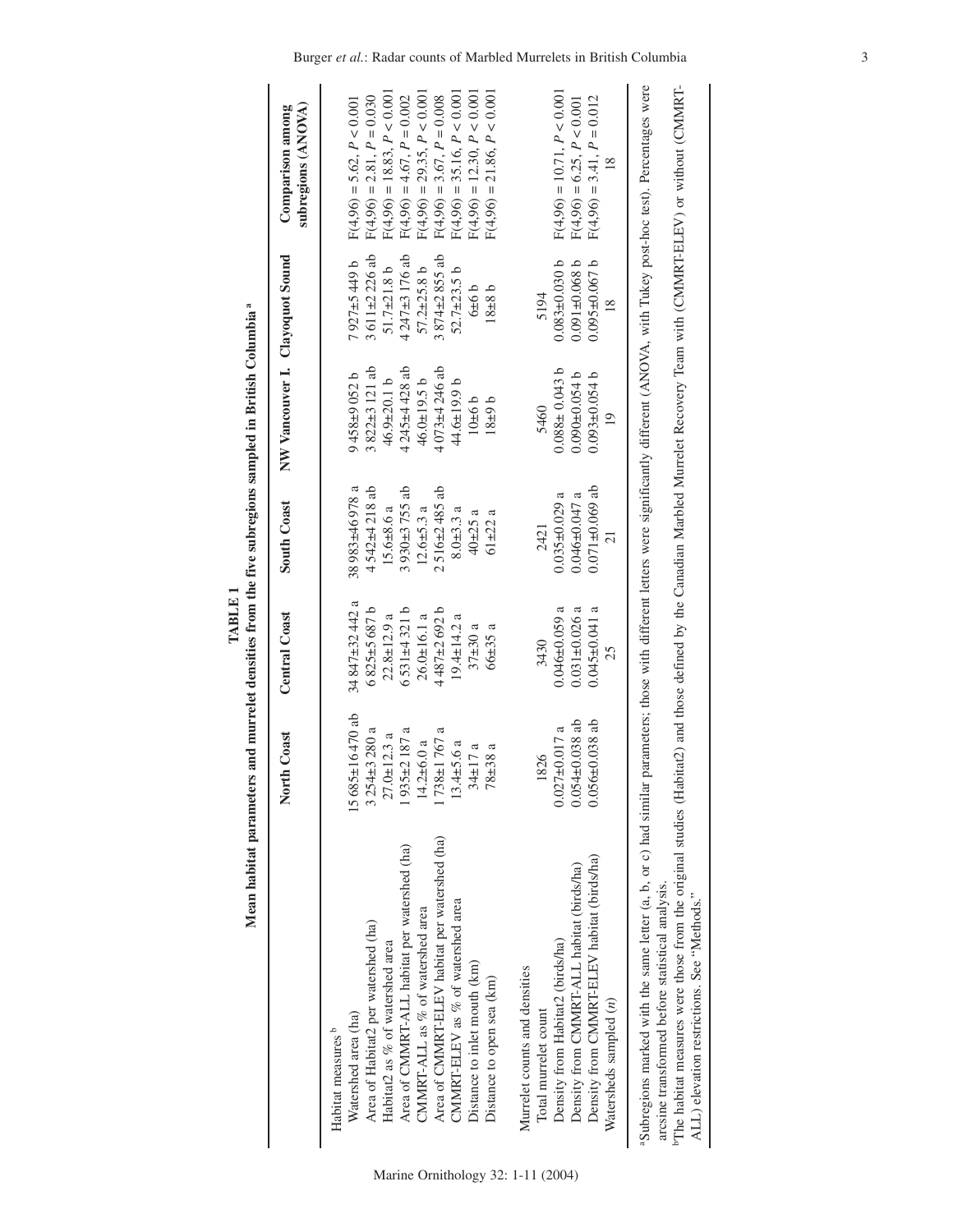that effort less likely to accurately capture maximum counts. Following Steventon and Holmes (2002), we used the maximum dawn count of either incoming or outgoing (seaward flying) murrelets for each North Coast station.

## **Habitat parameters**

#### *Original estimates of habitat*

Each of the five studies independently estimated areas of habitat per watershed, using various algorithms applied to GIS databases. Here we include one of these categories (Habitat2 sensu: Burger 2002b) for comparison with more recent habitat data. Habitat2 was the algorithm found to be most likely to predict suitable nesting habitat in each study; it reflected measures being applied for management in each region (Burger 2002b:165). For NW Vancouver Island and Clayoquot Sound, the habitat was low-elevation mature (>140 years) and old-growth (>250 years) forest below 600 m (Manley 2000; Burger 2001, 2002a). For the South Coast, it was old forest (>250 years) with tree height class >19.5 m at all elevations (Cullen 2002). For the Central Coast the measure was mature and old-growth forest (as above) within tree height class >28.5 m at all elevations (Schroeder *et al.* 1999). For the North Coast a habitat suitability index was applied to weight the areas of forest in each age and size class (Steventon & Holmes 2002).

## *CMMRT habitat algorithm*

The CMMRT habitat algorithm defined nesting habitat that fell within the categories Most Likely and Moderately Likely as defined by the CMMRT (2003). The habitat was defined as forest with these features: stand age class >140 years; tree height class ≥28.5 m; elevation restrictions (see below); and distance from the ocean 0.5–50 km. Most watersheds were within 30 km of the ocean and for the present analysis we restricted habitat to 0–30 km for all watersheds. We excluded forests within 0.5 km of the open sea because such areas apparently provide less suitable habitat for murrelets than those further inland (Burger 2002b). Elevation was identified as a key habitat element in British Columbia (CMMRT 2003), and we applied elevation in two models. The first model included all elevations (CMMRT-ALL) and the second (CMMRT-ELEV) applied the recovery team's recommendations for most likely habitat (elevation 0–900 m for Vancouver Island and 0–600 m for the British Columbia mainland; CMMRT 2003). The GIS coverage was insufficient to include stand index (a measure of timber productivity) and canopy crown closure, which were both identified as potentially important to murrelets in British Columbia (CMMRT 2003).

Estimates of the area that matched each habitat algorithm within the 101 watersheds sampled with radar were made using the GIS database maintained by the B.C. Ministry of Sustainable Resource Management in Victoria, B.C. That database was commissioned by the CMMRT and the provincial government for estimating and managing murrelet habitat across British Columbia. The database is derived from topographic, forest cover and biogeoclimatic mapping done by provincial ministries and local timber companies.

#### *Habitat covariates*

Two additional variables were included as covariates in our habitat models. Preliminary analysis indicated that the size of watersheds (irrespective of the amount of habitat they contained) might affect numbers of murrelets counted with radar (Burger 2001). Total watershed area was therefore considered a covariate. The distance that murrelets commute between nesting and foraging areas might affect their selection of nest sites (Whitworth *et al.* 2000, Hull *et al.* 2001). We did not know where all the murrelets counted with radar were likely to feed, but in general murrelets in British Columbia avoid foraging in deep inlets and fjords and are most often found in relatively shallow sheltered waters bordering the open sea (Burger 2002b). Consequently we considered two measures of likely commuting distance as covariates: distance from the radar station

| TABLE 2                                                                                                     |  |
|-------------------------------------------------------------------------------------------------------------|--|
| Mean habitat parameters and murrelet densities from the British Columbia Mainland and West Vancouver Island |  |

|                                               | <b>British</b><br>Columbia<br>Mainland <sup>a</sup> | West<br><b>Vancouver</b><br><b>Island</b> | All areas<br>pooled <sup>a</sup> | <b>Comparison among</b><br>regions (ANOVA) |
|-----------------------------------------------|-----------------------------------------------------|-------------------------------------------|----------------------------------|--------------------------------------------|
| Habitat measures                              |                                                     |                                           |                                  |                                            |
| Watershed area (ha)                           | 29 159±34 849                                       | $8828 \pm 7514$                           | $21690\pm29684$                  | $F(1,96) = 11.88, P < 0.001$               |
| Area of Habitat2 per watershed (ha)           | 4 845 ± 4 728                                       | $3714 \pm 2659$                           | 4437±4124                        | $F(1,96) = 1.696, P = 0.196$               |
| Habitat2 as % of watershed area               | $22.5 \pm 12.5$                                     | $49.4 \pm 20.8$                           | $32.2 \pm 20.5$                  | $F(1,96) = 61.22, P < 0.001$               |
| Area of CMMRT-ALL habitat per watershed (ha)  | $4074\pm3995$                                       | $4246 \pm 3798$                           | $4137\pm3905$                    | $F(1,96) = 0.044$ , $P = 0.835$            |
| CMMRT-ALL as % of watershed area              | $17.7 \pm 11.9$                                     | $51.6 \pm 23.2$                           | $30.2 \pm 23.5$                  | $F(1,96) = 88.65, P < 0.001$               |
| Area of CMMRT-ELEV habitat per watershed (ha) | $2873 \pm 2615$                                     | $3973 \pm 3567$                           | $3277\pm3029$                    | $F(1,96) = 3.06, P = 0.083$                |
| CMMRT-ELEV as % of watershed area             | $13.8 \pm 10.1$                                     | $48.7 \pm 21.8$                           | $26.6 \pm 22.8$                  | $F(1,96) = 116.50, P < 0.001$              |
| Distance to inlet mouth (km)                  | $37.1 \pm 24.2$                                     | $8.1 \pm 6.2$                             | $26.4 \pm 24.0$                  | $F(1,96) = 49.74, P < 0.001$               |
| Distance to open sea (km)                     | $69.0 \pm 33.9$                                     | $18.1 \pm 8.2$                            | $50.3 \pm 36.8$                  | $F(1,96) = 78.47, P < 0.001$               |
| Murrelet counts and densities                 |                                                     |                                           |                                  |                                            |
| Total murrelet count                          | 7475                                                | 10654                                     | 18129                            |                                            |
| Density from Habitat2 (birds/ha)              | $0.036 \pm 0.040$                                   | $0.086 \pm 0.036$                         | $0.054 \pm 0.045$                | $F(1,96) = 36.93, P < 0.001$               |
| Density from CMMRT-ALL habitat (birds/ha)     | $0.045 \pm 0.039$                                   | $0.090 \pm 0.060$                         | $0.061 \pm 0.052$                | $F(1,96) = 20.74, P < 0.001$               |
| Density from CMMRT-ELEV habitat (birds/ha)    | $0.058 \pm 0.051$                                   | $0.094 \pm 0.060$                         | $0.071 \pm 0.057$                | $F(1,96) = 10.06, P = 0.001$               |
| Watersheds sampled $(n)$                      |                                                     | 62                                        | 36                               | 98                                         |

aThree North Coast watersheds that were also sampled in the Central Coast study were omitted from these pooled data (see text for details).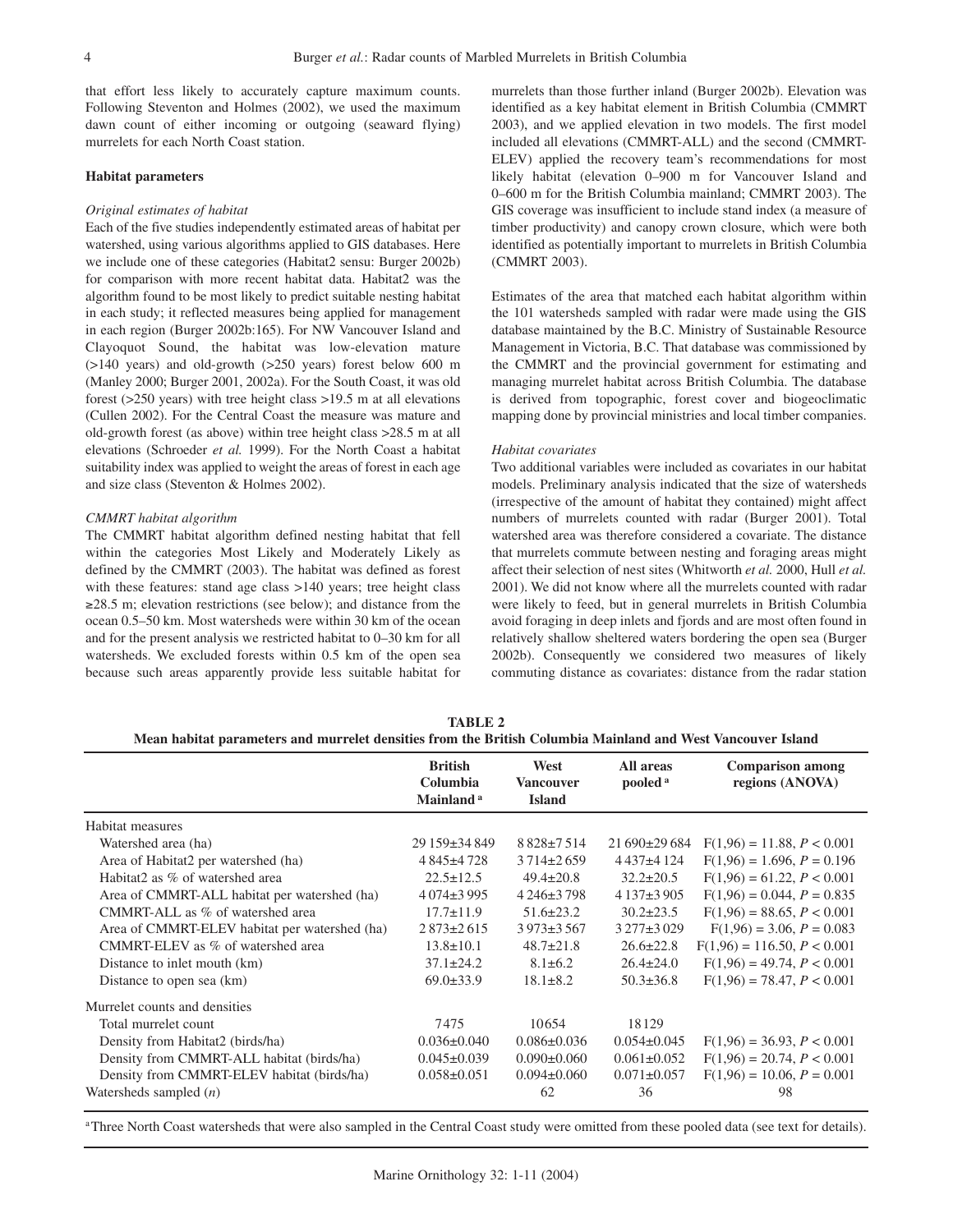to the mouth of the inlet or fjord (Distance to Inlet Mouth) and distance from the radar station to the nearest open coastal water (Distance to Open Sea). Both were estimated as the minimum distances along waterways, assuming that murrelets flew over the sea between the radar stations and their foraging areas. These two distance variables were strongly correlated (Pearson  $r = 0.845$ ,  $n = 101$ ,  $P < 0.001$ ) and we therefore used only Distance to Open Sea, which showed a slightly stronger effect on Marbled Murrelet counts, in our models.

#### *Analysis*

Models comparing radar counts of Marbled Murrelet (dependent variable) with habitat variables were tested using the general linear model (GLM) procedure in SPSS 11.5, with significance set at *P* < 0.05. The three habitat measures (Habitat2, CMMRT-ALL and CMMRT-ELEV) were tested separately, with and without including covariates (Total Watershed Area and Distance to Open Sea as defined above). In addition, because we found significant differences in several habitat parameters among the subregions, we also considered Location (British Columbia Mainland vs. West Vancouver Island; see "Results") as a fixed factor when using pooled data from all five studies. Each radar survey station and associated catchment area was treated as an independent sample. Fortuitously the five studies provided similar numbers of stations (18–25; Table 1), which simplified comparisons among them. Percentages were arcsine transformed (Zar 1996:282) before statistical analysis.

# **RESULTS**

## **Murrelet counts and habitat areas**

Data from 101 watersheds were used (Appendix 1, available at the *Marine Ornithology* Web site, http://www.marineornithology.org/). The sum of the mean murrelet counts in all watersheds was 18 129 birds, or 24%–33% of the estimated total population in British Columbia (55000–78000 birds; Burger 2002b). The catchment areas covered a total of 2 184 812 ha, of which 328500–440900 ha was considered suitable nesting habitat, depending on the algorithm used (Appendix 1).

Three watersheds were sampled by both the Central Coast (in 1999) and North Coast (in 2002) studies. The two studies provided identical maximum counts at the Aaltanhash station (38 birds in each study), but counts were higher in the Central Coast study at the Khutze (136 vs. 91 birds) and Green (201 vs. 73 birds) stations. The differences might have been due to the lack of tilting of the radar

**TABLE 3 Results of general linear modelsa comparing the radar counts of Marbled Murrelets per watershed with habitat variables and covariables**

|                                            | <b>Model</b>           |                          |                                               |       |  |  |
|--------------------------------------------|------------------------|--------------------------|-----------------------------------------------|-------|--|--|
| <b>Grouping of</b><br>watersheds           | <b>Habitat</b> alone   |                          | Habitat plus covariates <sup>a</sup>          |       |  |  |
|                                            | <b>Habitat measure</b> | $r^2$                    | <b>Covariates selected</b>                    | $r^2$ |  |  |
| All British Columbia (98 watersheds)       |                        |                          |                                               |       |  |  |
|                                            | Habitat2               | 0.157                    | Habitat2                                      | 0.494 |  |  |
|                                            |                        |                          | Location                                      |       |  |  |
|                                            | CMMRT-ALL              | 0.265                    | Total watershed area<br><b>CMMRT-ALL</b>      | 0.531 |  |  |
|                                            |                        |                          | Location                                      |       |  |  |
|                                            |                        |                          | Total watershed area                          |       |  |  |
|                                            | <b>CMMRT-ELEV</b>      | 0.410                    | <b>CMMRT-ELEV</b>                             | 0.573 |  |  |
|                                            |                        |                          | Location                                      |       |  |  |
| British Columbia mainlaind (62 watersheds) |                        |                          |                                               |       |  |  |
|                                            | Habitat2               | 0.244                    | Habitat2                                      | 0.385 |  |  |
|                                            |                        |                          | Distance to open sea                          |       |  |  |
|                                            | <b>CMMRT-ALL</b>       | 0.228                    | <b>CMMRT-ALL</b><br>Distance to open sea      | 0.352 |  |  |
|                                            | <b>CMMRT-ELEV</b>      | 0.254                    | <b>CMMRT-ELEV</b>                             | 0.357 |  |  |
|                                            |                        |                          | Distance to open sea                          |       |  |  |
| West Vancouver Island (36 watersheds)      |                        |                          |                                               |       |  |  |
|                                            | Habitat2               | 0.708                    | Habitat2                                      | 0.715 |  |  |
|                                            |                        |                          | (no covariates selected)                      |       |  |  |
|                                            | <b>CMMRT-ALL</b>       | 0.535                    | CMMRT-ALL                                     | 0.556 |  |  |
|                                            | <b>CMMRT-ELEV</b>      | 0.556                    | (no covariates selected)<br><b>CMMRT-ELEV</b> | 0.568 |  |  |
|                                            |                        | (no covariates selected) |                                               |       |  |  |
|                                            |                        |                          |                                               |       |  |  |

a Models were selected if *P* < 0.05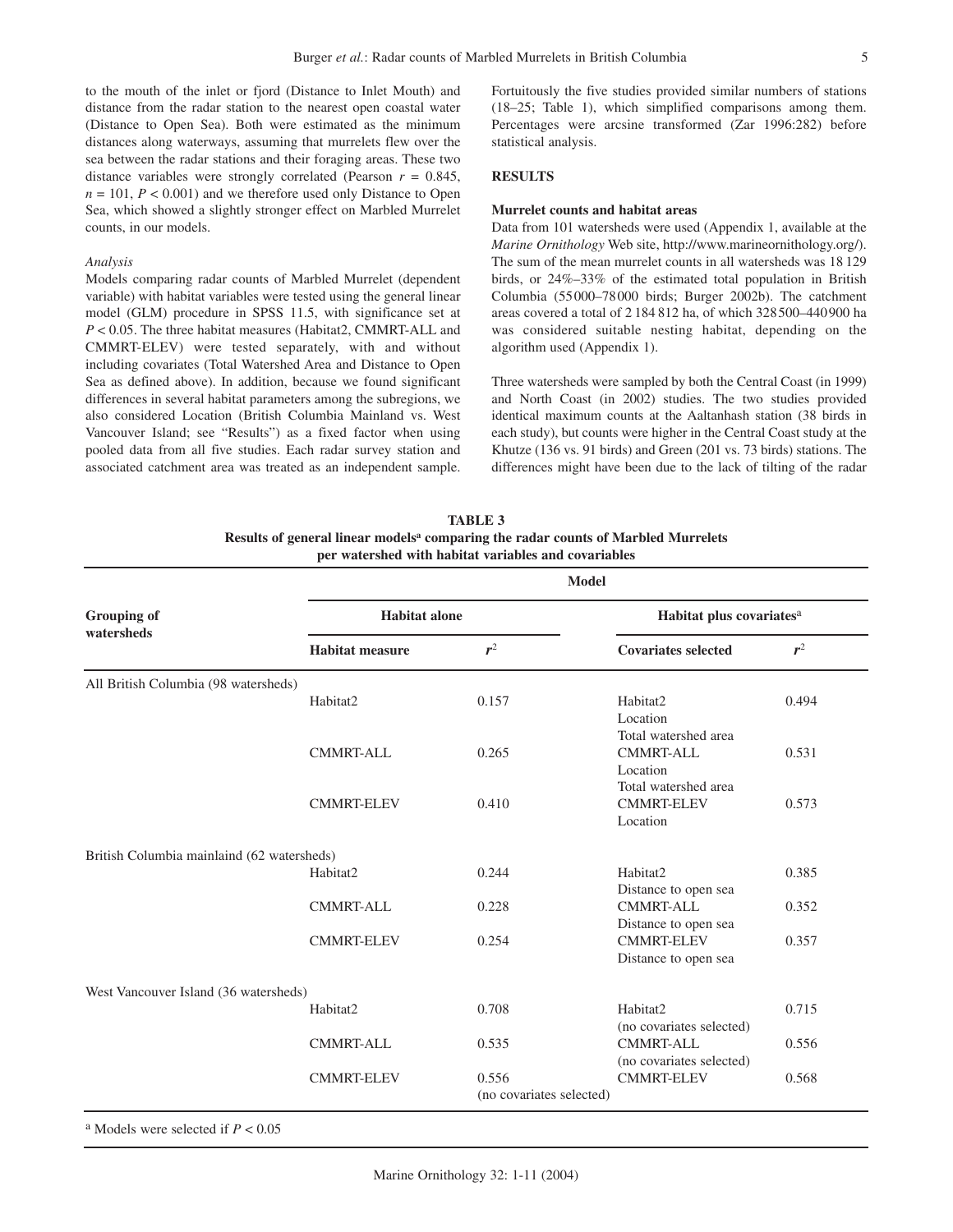

**Fig. 1.** Counts of Marbled Murrelets made with radar plotted against habitat area in five studies from British Columbia. Two habitat algorithms used to estimate the amounts of habitat are considered here: the original algorithms reported in each study (Habitat2, left column) and the habitat algorithm recommended by the Canadian Marbled Murrelet Recovery Team covering all elevations (CMMRT-ALL, right column). The third algorithm considered in this paper (CMMRT-ELEV) produced a similar scatter of points to CMMRT-ALL and is not shown here. Each point shows data from a single radar station and matching inland catchment area.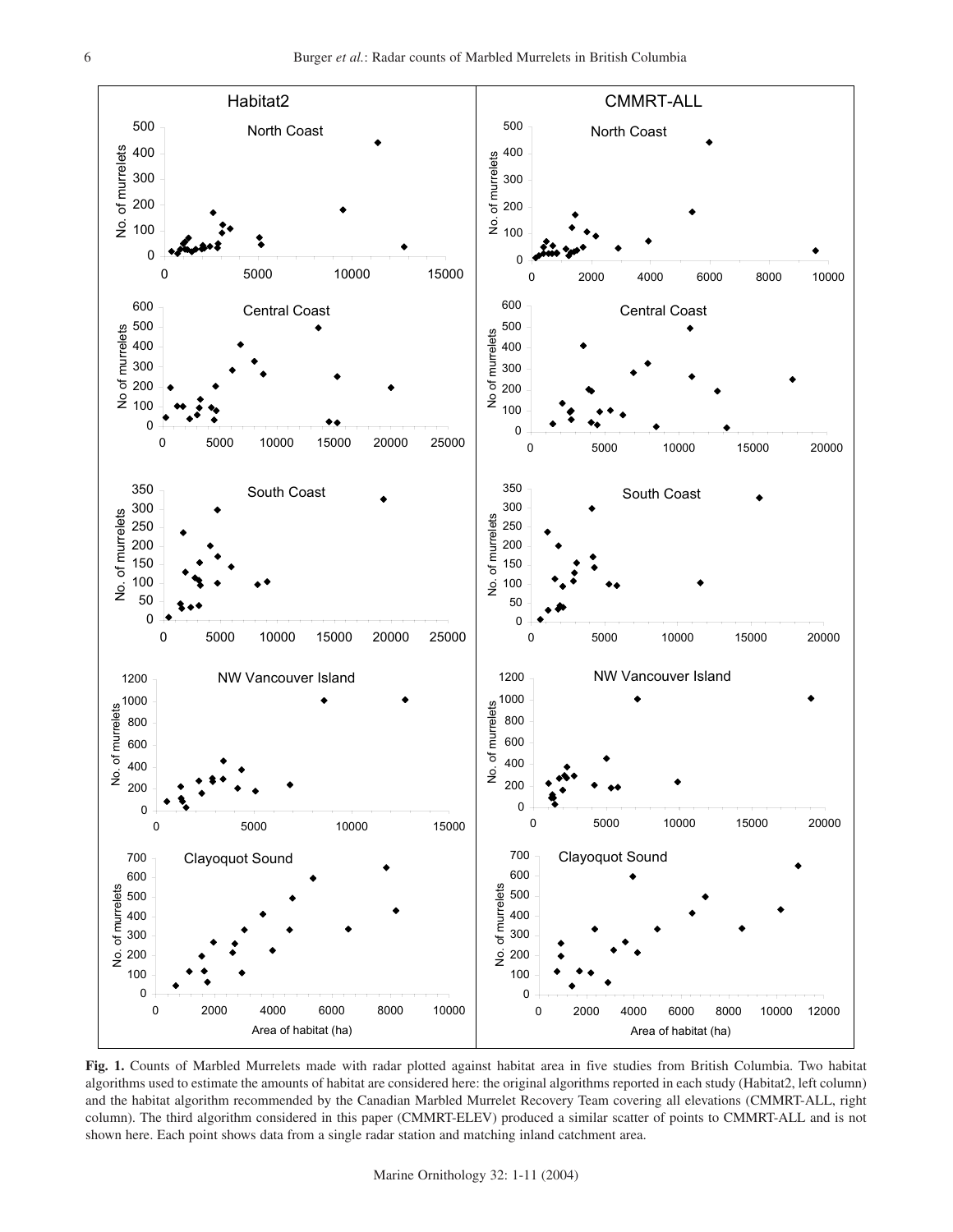scanner in the North Coast study. The three North Coast data points were retained for the analysis within that subregion, but were omitted from the analysis for pooled data with other subregions.

#### **Variations in habitat among subregions**

Differences among the five subregions were found for most habitat parameters (Table 1). In general the subregions fell into two groups: West Vancouver Island (no significant differences between Clayoquot and NW Vancouver Island in any measures) and British Columbia Mainland (other three subregions, which were generally but not invariably similar to one another and usually different from the West Vancouver Island samples). Relative to the mainland, West Vancouver Island had smaller watersheds that were closer to likely foraging areas (distances to inlet mouths and open sea). For all three measures of habitat, watersheds on West Vancouver Island contained a significantly higher proportion of suitable habitat than the mainland watersheds, although the actual areas of habitat per watershed were similar. For subsequent analyses we pooled the data into two locations: British Columbia Mainland and West Vancouver Island (Table 2).

## **Landscape-level habitat associations**

Comparison of the radar counts of Marbled Murrelets with the watershed habitat parameters revealed habitat associations at the scale of hundreds to ten thousands of hectares. Numbers of Marbled Murrelets per watershed were significantly correlated with the areas of habitat within the watersheds for all three measures of habitat (Table 3). Adding Total Watershed Area and Distance to Open Sea as covariates improved the predictability of the models for the pooled British Columbia data and for the British Columbia Mainland, but had a negligible effect for West Vancouver Island (Table 3). In all models the measures of habitat area had a far stronger effect on murrelet counts than the other covariates considered here. For the pooled British Columbia data, a significant effect of Location was seen (British Columbia Mainland differed from West Vancouver Island). Total watershed area was also selected in two of the three models, but that was likely because of the large differences in that measure between the two Locations (Table 2). Distance to Open Sea was selected in all three models for the British Columbia Mainland, but not for the pooled British Columbia data or for West Vancouver Island (Table 3).

When comparing the CMMRT habitat algorithms with (CMMRT-ELEV) and without (CMMRT-ALL) elevation constraints, we found little difference and no consistent trends in the strengths of association (as indicated by  $r^2$  values) and in the covariates selected (Table 3). Those two habitat measures were strongly intercorrelated  $(r = 0.94, n = 101, P < 0.001)$  and in most watersheds very little apparently suitable habitat fell outside the elevation constraints considered here (compare areas of CMMRT-ALL and CMMRT-ELEV; Table 1, Appendix 1).

Plots of murrelet counts against areas of apparently suitable habitat showed considerable scatter, both within each study area (Fig. 1) and in larger pooled regions (Fig. 2). Count data were more scattered in the three British Columbia Mainland subregions than in



**Fig. 2.** Counts of Marbled Murrelets plotted against habitat area with data pooled into two regions: British Columbia Mainland and West Vancouver Island. Habitat types as in Figure 1. Each point shows data from a single radar station and matching inland catchment area. Linear regressions forced through the origin (solid lines) and power regressions (curved dotted lines) are plotted.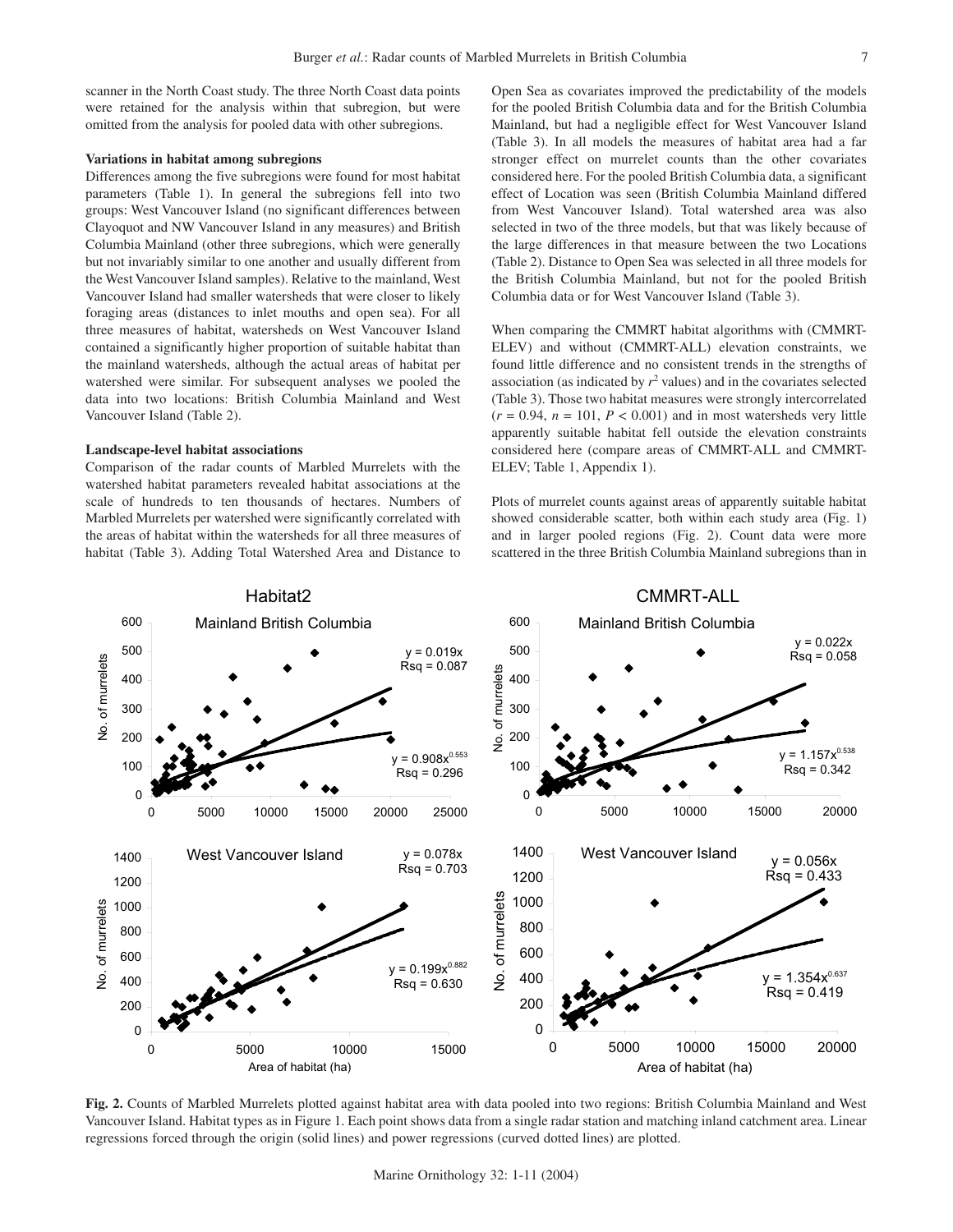the West Vancouver Island samples. As shown by the GLM models (Table 3), some of this variability on the mainland was explained by Distance to Open Sea (used as a proxy for commuting distance). Three large mainland watersheds in particular (Kemano River on the North Coast and Kimsquit and Bella Coola on the Central Coast) provided relatively large areas of habitat, but had very low murrelet counts (mean values of 37, 18 and 23 birds, respectively). These three watersheds appear as obvious low outliers in Figs. 1 and 2: all three were at the heads of long inlets, a long way from expected foraging areas in open coastal sea (137 km, 142 km and 129 km, respectively). Another potential source of variability might be changes in habitat areas caused by clearcut logging not shown in older forest cover data in the GIS files.

Based on the preliminary analysis of these data (Burger 2002b), we compared linear with nonlinear regressions of the murrelet counts on habitat areas (Fig. 2). Linear equations (forced through the origin to more realistically deal with zero habitat) and power equations were the most consistent predictors of murrelet numbers. For Mainland British Columbia, power equations gave stronger correlations than linear equations did, but the reverse was true for West Vancouver Island. In general the linear and power equations produced very similar regression lines (Fig. 2). We did not explore the more complicated nonlinear models that might include habitat covariates.

## **Densities of murrelets**

Densities of Marbled Murrelets (defined as birds per hectare of suitable habitat) varied significantly among the five subregions; the greatest differences were between the B.C. Mainland and West Vancouver Island (Table 2), with fewer differences within these groups (Table 1). Densities derived from the original habitat variables (Habitat2) were strikingly different from those derived from the CMMRT algorithms for the B.C. Mainland subregions, but less so for the two West Vancouver Island subregions (Table 1). Likewise, including elevation constraints in the CMMRT algorithm had marked effects on densities on the British Columbia Mainland but minor effects on West Vancouver Island (Tables 1 and 2).

#### **DISCUSSION**

**Problems with estimating murrelet counts and catchment areas** Even in optimal locations, radar is unlikely to detect all incoming murrelets (Burger 1997, 2001, 2002a; Cooper *et al.* 2001; Cooper & Hamer 2003; Harper *et al.* 2004). All of our count data were therefore underestimates to some extent. We tried to minimize the effect by using the mean of the annual maximum counts for stations sampled more than once. The differences reported for two of the three stations sampled in both the North Coast and Central Coast studies might be attributed to the lack of tilting of the radar scanner in the former study, although the two studies reported identical maximum counts for the third station. The advantages of tilting the radar scanner to match the local flight paths of murrelets and increase the detectability of high-flying murrelets are discussed by Harper *et al.* (2004).

Determining the inland area in which Marbled Murrelets detected at a radar station are likely to be nesting (i.e. the catchment area) is difficult (Burger 2001, 2002a; Harper *et al.* 2004). In some situations murrelets might cross hills or mountain ridges, moving out of the immediate watershed where the radar station is located. Such movement would cause an underestimate of the catchment area and an overestimate of density (birds per hectare of habitat). Conversely, birds might enter the defined catchment area via flight paths not within the radar's radius. This problem occurs with open coastlines and low topography (Burger 1997, 2002a), but most of the sites sampled in the five studies had stations located at the heads of relatively narrow inlets, where the murrelets' flight paths were more constrained and likely to fall within the radar's radius. Radar surveys undertaken by Harper *et al.* (2004 unpubl. data)

indicate that some of the murrelets counted by Manley (2000, the present paper) on NW Vancouver Island were passing out of the catchment areas used here and probably nested in the central and eastern drainages of Vancouver Island. In particular, their surveys suggest that the very high counts made in the East and Klaskish valleys (mean of annual maximum counts: 1005 murrelets) included some birds that likely nested in the adjacent valleys to the east. The combined East/Klaskish watershed appears as a high outlier in some graphs (Figs. 1 and 2), suggesting that we underestimated the catchment area.

Although we acknowledge that our estimates of likely catchment areas are imperfect, we lack sufficient data on flight paths and likely nesting areas to be able to correct for situations where murrelets are crossing high ridges en route to adjacent valleys beyond the immediate drainage sampled with the radar. With the accumulation of additional radar count data and better understanding of the constraints upon commuting behaviour and nest site selection, we will be able to fine-tune our estimates of murrelet numbers, catchment habitat areas and densities.

#### **Landscape-level habitat associations**

Our analysis confirms the significant correlations between numbers of murrelets and areas of apparently suitable habitat in watersheds first reported by Burger (2001) and Raphael *et al.* (2002). Significant relationships were detected in each of the five studies considered in our analysis, whether using the original habitat parameters (e.g. Habitat2 reported here; see also other measures reported in the original studies) or the new algorithms recommended by the CMMRT (CMMRT-ALL and CMMRT-ELEV).

By themselves, habitat areas defined by CMMRT-ALL and CMMRT-ELEV within the catchment areas explained 27%–41% of the variability in murrelet counts in the 98 pooled samples from British Columbia (Table 3). Habitat areas explained a higher proportion of murrelet counts in the two West Vancouver Island subregions (54%–56%) than in the three British Columbia Mainland subregions (23%–25%). Inclusion of the covariate Distance to Open Sea with the habitat measures improved the British Columbia Mainland models (35%–36% of variation explained), but had negligible effects on West Vancouver Island.

The significant correlations between numbers of murrelets and areas of apparently suitable habitat estimated from the CMMRT algorithms in British Columbia provide support for the application of these algorithms for conservation and management as proposed by the recovery team (CMMRT 2003). The consistent and marked differences between the British Columbia Mainland and West Vancouver Island samples indicate that regional algorithms are more likely to succeed than those applied uniformly across the province. We have already identified commuting distance as a likely important factor for the highly indented mainland, whereas it appears to have negligible effect on West Vancouver Island (see also Burger 2001 for a similar conclusion for the Clayoquot Sound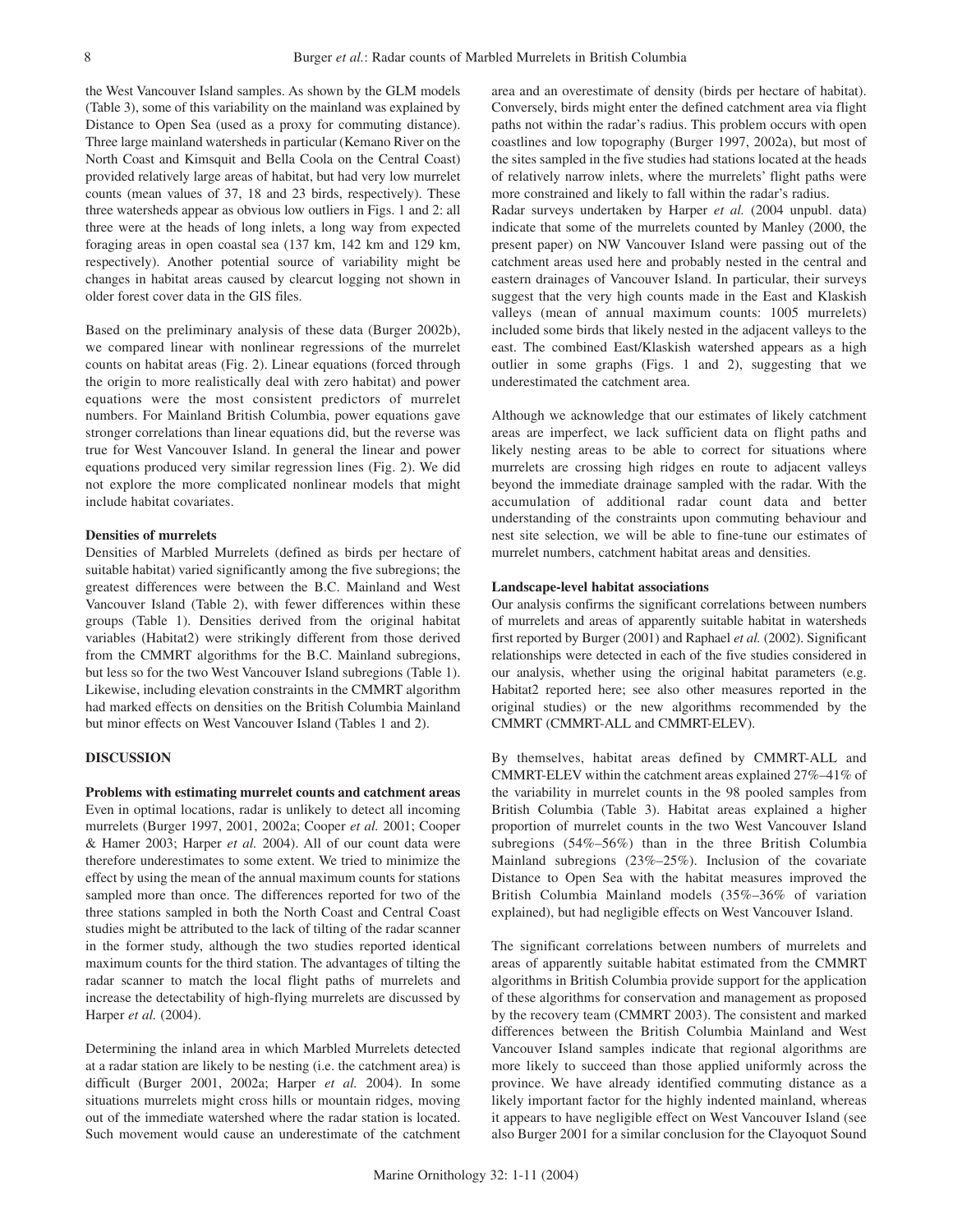area). Other covariates are likely to emerge as important in the future (see below).

Our models represent preliminary attempts to incorporate a full range of habitat measures and covariables likely to affect the numbers of Marbled Murrelets using forested watersheds. As GIS information on forest cover, canopy structure, tree size and stand age improve, future models will undoubtedly provide stronger predictive power and give better insights into the factors affecting the numbers and distribution of nesting Marbled Murrelets. In particular, the effects of logging and fragmentation of nesting habitat need to be addressed.

Raphael *et al.* (2002) showed that radar counts of murrelets on the Olympic Peninsula, Washington, were significantly affected by proximity of habitat patches and amounts of edge at late-seral patches. Effects of fragmentation and proximity of habitat patches have been reported in other landscape-scale analyses of murrelet distributions (Raphael *et al.* 1995, Meyer & Miller 2002, Miller *et al.* 2002). Burger (2001) found that areas of clearcut and immature forest were significant negative covariates in multiple-regression models explaining radar counts of murrelets in Clayoquot Sound. We lacked complete coverage on clearcuts, immature forest, patch size and fragmentation for the wide range of watersheds covered in the present analysis, but should be able to include those factors in the future as GIS databases improve.

Better information on the likely flight paths and commuting distances of murrelets and the relative effects of marine (foraging) versus terrestrial (nesting) parameters will also lead to improved models. Estimates of murrelet numbers made with radar can also be improved with repeated sampling and careful consideration of the effects of weather.

#### **Application of densities derived from radar counts**

Densities derived from radar counts are estimated as birds per hectare of apparently suitable habitat in the catchment area. That method does not provide measures of nest densities (nests per hectare of habitat), because the radar counts include active breeders, failed breeders and non-breeding birds, all of which venture inland during the breeding season in variable proportions (Nelson 1997; Bradley *et al.* 2002, 2004). As a rough rule of thumb, there might be one nest for every three birds counted (taking into account non-breeders and having two breeders per nest). In British Columbia, population estimates and density calculations both use birds as the unit of population size, which avoids the problem of converting from birds to pairs or nests (CMMRT 2003).

Densities derived in this manner have great value in management and conservation. The approximate amount of nesting habitat required to support a known population of murrelets can be estimated. For example, populations of Marbled Murrelets to be maintained over the next 30 years have been proposed for each of the six conservation regions within British Columbia by the CMMRT (2003). Regional densities can be applied to estimate the areas of habitat needed in each region to meet the goals.

Conversely, the number of murrelets likely to be using a forested stand or landscape unit can be estimated from the area of habitat within such areas. For example, using the CMMRT-ELEV algorithm, it has been estimated that 399 200 ha of suitable habitat currently exist within protected areas (parks, ecological reserves, etc.) within the murrelets' British Columbia range (JED unpubl. data). Using the province-wide density derived from that algorithm (0.071 birds/ha; Table 2), we estimate that these protected areas support 28 343 birds, or 36%–52% of the estimated provincial population (Burger 2002b).

Reliable applications of density estimates depend on the consistency, accuracy and predictability of the algorithms used to define habitat. Given the regional and latitudinal variations in forest structure and habitat use (Ralph *et al.* 1995, Nelson 1997, Burger 2002b), the most reliable estimates will be obtained if both murrelet densities and areas of managed habitat are assessed using identical locally derived algorithms, ground-truthed for the landscape in which they are to be applied. Methods for testing algorithms and confirming habitat suitability using air photo interpretation (Donaldson 2004, Waterhouse *et al.* 2004) and rapid helicopter-borne field checks (Burger *et al.* 2004) are being refined in British Columbia.

## **CONCLUSIONS**

Our analysis, covering 24%–33% of the estimated total population of Marbled Murrelets in British Columbia and 101 watersheds totalling over 2 million hectares, provides the most comprehensive application of radar counts for assessing habitat associations and densities for the species. Significant correlations between murrelet counts and estimates of suitable nesting habitat were found within each of the five sets of data, whether using the original habitat definitions provided by each study (Habitat2) or common algorithms recommended by the CCMRT (CMMRT-ALL and CMMRT-ELEV). The consistent correlations indicate that murrelet numbers are closely tied to available areas of breeding habitat perhaps mediated in some regions by other factors, such as distance to foraging areas. These data suggest that reductions in the areas of suitable habitat by clearcut logging are likely to produce corresponding reductions in local breeding populations. No evidence exists that murrelets pack into reduced habitat patches in higher densities as habitat is lost from logging, but some evidence from Clayoquot Sound indicates that recently logged watersheds show reductions in murrelet numbers (Burger 2001). Repeated radar sampling at a widespread sample of watersheds, covering a range of timber extraction intensity could determine how murrelets respond to loss of nesting habitat (CMMRT 2003). Such information is crucial for the long-term management and conservation of this threatened species.

## **ACKNOWLEDGEMENTS**

The radar studies used in this analysis were funded by Forest Renewal British Columbia, the B.C. Ministry of Environment, Lands and Parks (now Ministry of Water, Land and Air Protection), the B.C. Ministry of Forests and the Endangered Species Recovery Fund (World Wildlife Fund Canada and Canadian Wildlife Service). AEB and PA gratefully acknowledge the financial support provided by Louise Waterhouse (B.C. Ministry of Forests) and Greg Jones (B.C. Ministry of Water, Land and Air Protection) during the analysis of these data. We thank D. Sirk, K. Hodgson and S. Young for assistance with GIS data, and J. Austin, L. Blight, G. Carrow, J. Cragg, C. Conroy, N. Denis, A. Lawrence and K. Safford for their help in the field or with preparing data for analysis.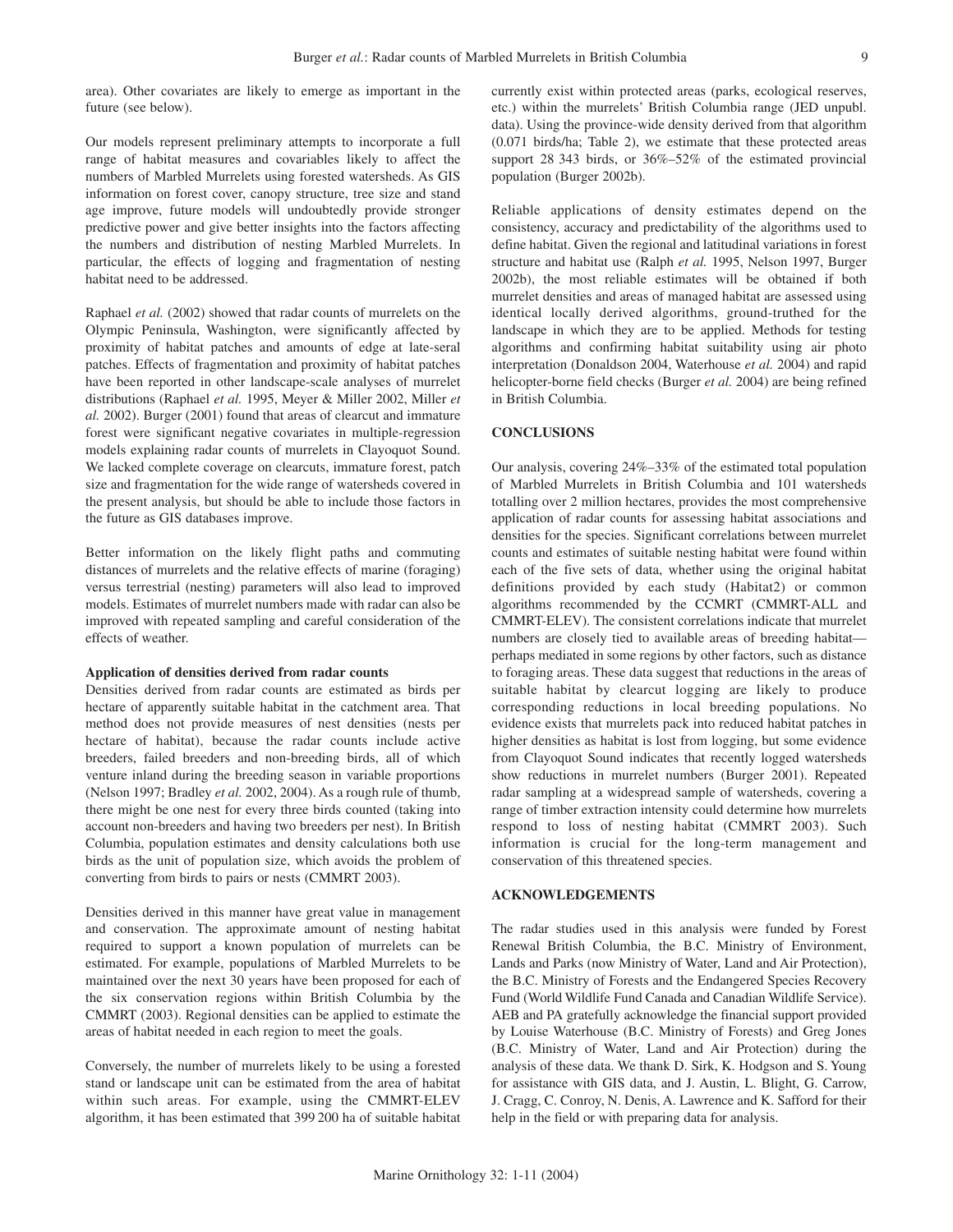# **REFERENCES**

- BRADLEY, R.W., COOKE, F., LOUGHEED, L.W. & BOYD, W.S. 2004. Inferring breeding success through radiotelemetry in the Marbled Murrelet. *Journal of Wildlife Management* 68:318–331.
- BRADLEY, R.W., MCFARLANE TRANQUILLA, L.A., VANDERKIST, B.A. & COOKE, F. 2002. Sex differences in nest visitation by chick-rearing Marbled Murrelets. *Condor* 104:178–183.
- BURGER, A.E. 1997. Behavior and numbers of Marbled Murrelets measured with radar. *Journal of Field Ornithology* 68:208–223.
- BURGER, A.E. 2001. Using radar to estimate populations and assess habitat associations of Marbled Murrelets. *Journal of Wildlife Management* 65:696–715.
- BURGER, A.E. 2002a. Radar inventory and watershed-level habitat associations of Marbled Murrelets in Clayoquot Sound, 1996–1998. In: Burger, A.E. & Chatwin, T.A. (Eds). Multiscale studies of populations, distribution and habitat associations of Marbled Murrelets in Clayoquot Sound, British Columbia. Victoria, British Columbia: Ministry of Water, Land and Air Protection. pp. 35–56. [Available online at: wlapwww.gov.bc.ca/wld/documents/techpub/mamuwebs.pdf]
- BURGER, A. E. 2002b. Conservation assessment of Marbled Murrelets in British Columbia: review of the biology, populations, habitat associations and conservation. Technical Report Series. No. 387. Delta, British Columbia: Canadian Wildlife Service. [Available online at: www.sfu.ca/biology/wildberg/bertram/mamurt/links.htm]
- BURGER, A.E., SMART, B.R., BLIGHT, L.K. & HOBBS, J. 2004. Standard methods for identifying and ranking nesting habitat of Marbled Murrelets in British Columbia. Part three: low-level aerial survey methods. Victoria, British Columbia: Ministry of Water, Land and Air Protection. [Available online at: wlapwww.gov.bc.ca/wld/documents/fia\_docs/mamu\_standard.pdf]
- CANADIAN MARBLED MURRELET RECOVERY TEAM (CMMRT). 2003. Marbled Murrelet conservation assessment 2003. Part B—Marbled Murrelet Recovery Team advisory document on conservation and management. Delta, British Columbia: Canadian Wildlife Service. [Available online at: www.sfu.ca/biology/wildberg/bertram/mamurt/links.htm]
- COOPER, B.A. & BLAHA, R.J. 2002. Comparisons of radar and audio-visual counts of marbled murrelets during inland forest surveys. *Wildlife Society Bulletin* 30:1182–1194.
- COOPER, B.A. & HAMER, T.E. 2003. Appendix H: Use of radar for Marbled Murrelet surveys. In: Evans Mack, D., Ritchie, W.P., Nelson, S.K., Kuo–Harrison, E., Harrison, P. & Hamer, T.E. (Eds). Methods for surveying Marbled Murrelets in forests: an update to the protocol for land management and research Marbled Murrelet Technical Committee. Portland, Oregon: Pacific Seabird Group. pp. 28–34.
- COOPER, B.A., RAPHAEL, M.G. & EVANS MACK, D. 2001. Radar-based monitoring of marbled murrelets. *Condor* 103:219–229.
- CULLEN, S.A. 2002. Using radar to monitor populations and assess habitat associations of Marbled Murrelets within the Sunshine Coast Forest District. (Unpublished report). Surrey, British Columbia: Ministry of Water, Land and Air Protection.
- DONALDSON, A. 2004. Standard methods for identifying and ranking nesting habitat of Marbled Murrelets in British Columbia. Part two: air photo interpretation. Victoria, British Columbia: Ministry of Water, Land and Air Protection. [Available online at: wlapwww.gov.bc.ca/wld/documents/fia\_docs/mamu\_standard.pdf]
- HAMER, T.E., COOPER, B.A. & RALPH C.J. 1995. Use of radar to study the movements of Marbled Murrelets at inland sites. *Northwestern Naturalist* 76:73–78.
- HARPER, W.L., SCHROEDER, B.K., MANLEY, I.A. & DEAL, J.A. 2004. Direct comparison of tilted and untilted radar for monitoring Marbled Murrelet populations on northern Vancouver Island, British Columbia. *Marine Ornithology* 32:35-41.
- HULL, C.L., KAISER, G.W., LOUGHEED, C., LOUGHEED, L., BOYD, S. & COOKE, F. 2001. Intra-specific variation in commuting distance of Marbled Murrelets (*Brachyramphus marmoratus*): ecological and energetic consequences of nesting further inland. *Auk* 118:1036–1046.
- MANLEY, I.A. 2000. Radar surveys of Marbled Murrelets on the Northwest Coast of Vancouver Island. (Unpublished report). Nanaimo, British Columbia: Ministry of Environment, Lands and Parks.
- MEYER, C.B. & MILLER, S.L. 2002. Use of fragmented landscapes by Marbled Murrelets for nesting in Southern Oregon. *Conservation Biology* 16:755–766.
- MILLER, S.L., MEYER, C.B. & RALPH, C.J. 2002. Land and seascape patterns associated with Marbled Murrelet abundance offshore. *Waterbirds* 25:100–108.
- NELSON, S.K. 1997. Marbled Murrelet (*Brachyramphus marmoratus*). In: Poole, A. & Gill, F. (Eds). The Birds of North America. No. 276. Philadelphia, Pennsylvania: The Academy of Natural Sciences; and Washington, DC: The American Ornithologists' Union.
- RALPH, C.J., HUNT, G.L. Jr, RAPHAEL, M.G. & PIATT, J.F. 1995. Overview of the ecology and conservation of the Marbled Murrelet in North America. In: Ralph, C.J., Hunt, G.L. Jr, Raphael, M.G. & Piatt, J.F. (Eds). Ecology and conservation of the Marbled Murrelet. General Technical Report PSW-GTR-152. Albany, California: Pacific Southwest Research Station, Forest Service, U.S. Department of Agriculture. pp. 3–22.
- RAPHAEL, M.G., EVANS MACK, D. & COOPER, B.A. 2002. Landscape-scale relationships between abundance of Marbled Murrelets and distribution of nesting habitat. *Condor* 104:331–342.
- RAPHAEL, M.G., YOUNG, J.A. & GALLEHER B.M. 1995. A landscape-level analysis of marbled murrelet habitat in western Washington. In: Ralph, C.J., Hunt, G.L. Jr, Raphael, M.G. & Piatt, J.F. (Eds). Ecology and conservation of the Marbled Murrelet. General Technical Report PSW-GTR-152. Albany, California: Pacific Southwest Research Station, Forest Service, U.S. Department of Agriculture. pp. 177–189.
- SCHROEDER, B.K., MATHER, M.H. & CHATWIN, T.A. 1999. Reconnaissance inventory of Marbled Murrelets on the central coast of British Columbia 1998. (Unpublished report). Nanaimo, British Columbia: Ministry of Environment, Lands and Parks.